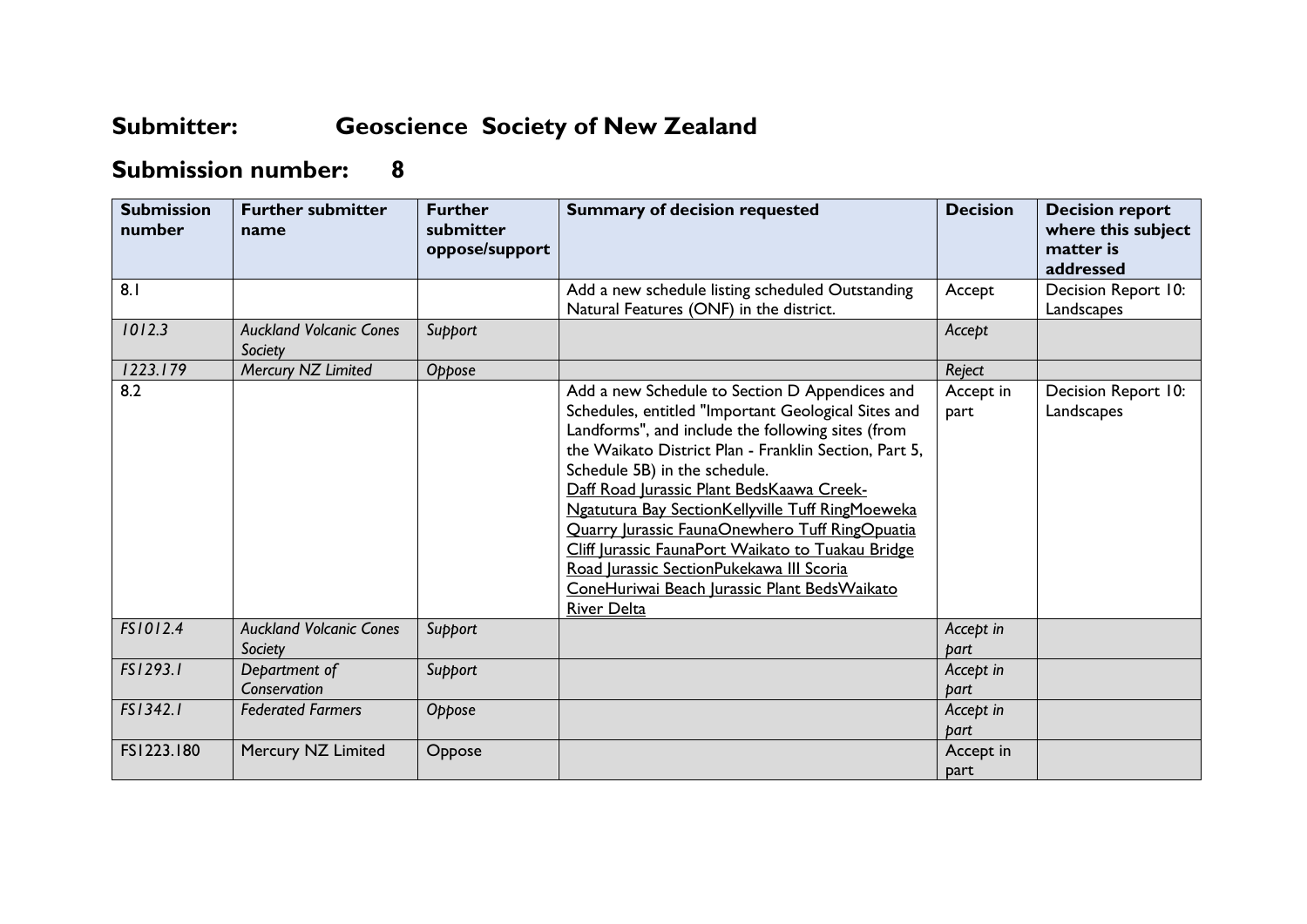| <b>Submission</b><br>number | <b>Further submitter</b><br>name           | <b>Further</b><br>submitter<br>oppose/support | <b>Summary of decision requested</b>                                                                                                                                                                                                                                                                                                                                                                                                                                                                                                                                                                                                                                                                                                                                                                                                                                                                                                                                                                                                                                                                                                                                                                         | <b>Decision</b> | <b>Decision report</b><br>where this subject<br>matter is |
|-----------------------------|--------------------------------------------|-----------------------------------------------|--------------------------------------------------------------------------------------------------------------------------------------------------------------------------------------------------------------------------------------------------------------------------------------------------------------------------------------------------------------------------------------------------------------------------------------------------------------------------------------------------------------------------------------------------------------------------------------------------------------------------------------------------------------------------------------------------------------------------------------------------------------------------------------------------------------------------------------------------------------------------------------------------------------------------------------------------------------------------------------------------------------------------------------------------------------------------------------------------------------------------------------------------------------------------------------------------------------|-----------------|-----------------------------------------------------------|
|                             |                                            |                                               |                                                                                                                                                                                                                                                                                                                                                                                                                                                                                                                                                                                                                                                                                                                                                                                                                                                                                                                                                                                                                                                                                                                                                                                                              |                 | addressed                                                 |
| 8.3                         |                                            |                                               | Add the following additional Outstanding Natural<br>Features (i.e. geological sites and landforms) as<br>recorded in the NZ Geopreservation Inventory to<br>a new schedule of Outstanding Natural Features as<br>follows: <i>I. Port Waikato sandspit 2. Ngapuriri</i><br>natural arch and surrounding karst 3. Huriwai-<br>Waikawau coastal section 4. Waiwiri Beach<br>unconformity and basal Waitemata group 5.<br>Pukeotahinga scoria cone 6. Onewhero scoria cone<br>7. Kauri Rd scoria cone 8. Onepoto volcanic cone<br>9. Te Kohanga tuff ring 10. Rasmussen Rd tuff ring<br>11. Waiuku volcanic cone 12. Pokeno scoria cone<br>13. Serpell Rd tuff ring 14. Puketoka conglomerate<br>15. Waikorea hot springs 16 Gibsons Beach<br>unconformity and fossil karst 17 Taupiri Gorge 18.<br>Dunphall Bluffs Oligocene sandstone 19. Waingaro<br>hot springs 20. Carters Beach shore platforms 21.<br>Raglan coastal karst 22. Te Toto Gorge lava and<br>pyroclastic sequence 23. Mt Karioi 24. Papnui Pt<br>volcanics 25. Bridal veil Falls columnar jointed basalt<br>26. Lake Disappear blind valley 27. Lake Disappear<br>karst 29. Taranki Pt karst 30. Aotea dune field 31.<br>Helectite Hole karst | reject          | Decision Report 10:<br>Landscapes                         |
| FS1012.5                    | <b>Auckland Volcanic Cones</b><br>Society  | Support                                       |                                                                                                                                                                                                                                                                                                                                                                                                                                                                                                                                                                                                                                                                                                                                                                                                                                                                                                                                                                                                                                                                                                                                                                                                              | reject          |                                                           |
| FS1120.1                    | Whaingaroa<br><b>Environmental Defence</b> | Support                                       |                                                                                                                                                                                                                                                                                                                                                                                                                                                                                                                                                                                                                                                                                                                                                                                                                                                                                                                                                                                                                                                                                                                                                                                                              | reject          |                                                           |
| FS1121.1                    | John Lawson                                | Support                                       |                                                                                                                                                                                                                                                                                                                                                                                                                                                                                                                                                                                                                                                                                                                                                                                                                                                                                                                                                                                                                                                                                                                                                                                                              | reject          |                                                           |
| FS1293.2                    | Department of<br>Conservation              | Support                                       |                                                                                                                                                                                                                                                                                                                                                                                                                                                                                                                                                                                                                                                                                                                                                                                                                                                                                                                                                                                                                                                                                                                                                                                                              | reject          |                                                           |
| FS1342.2                    | <b>Federated Farmers</b>                   | Oppose                                        |                                                                                                                                                                                                                                                                                                                                                                                                                                                                                                                                                                                                                                                                                                                                                                                                                                                                                                                                                                                                                                                                                                                                                                                                              | accept          |                                                           |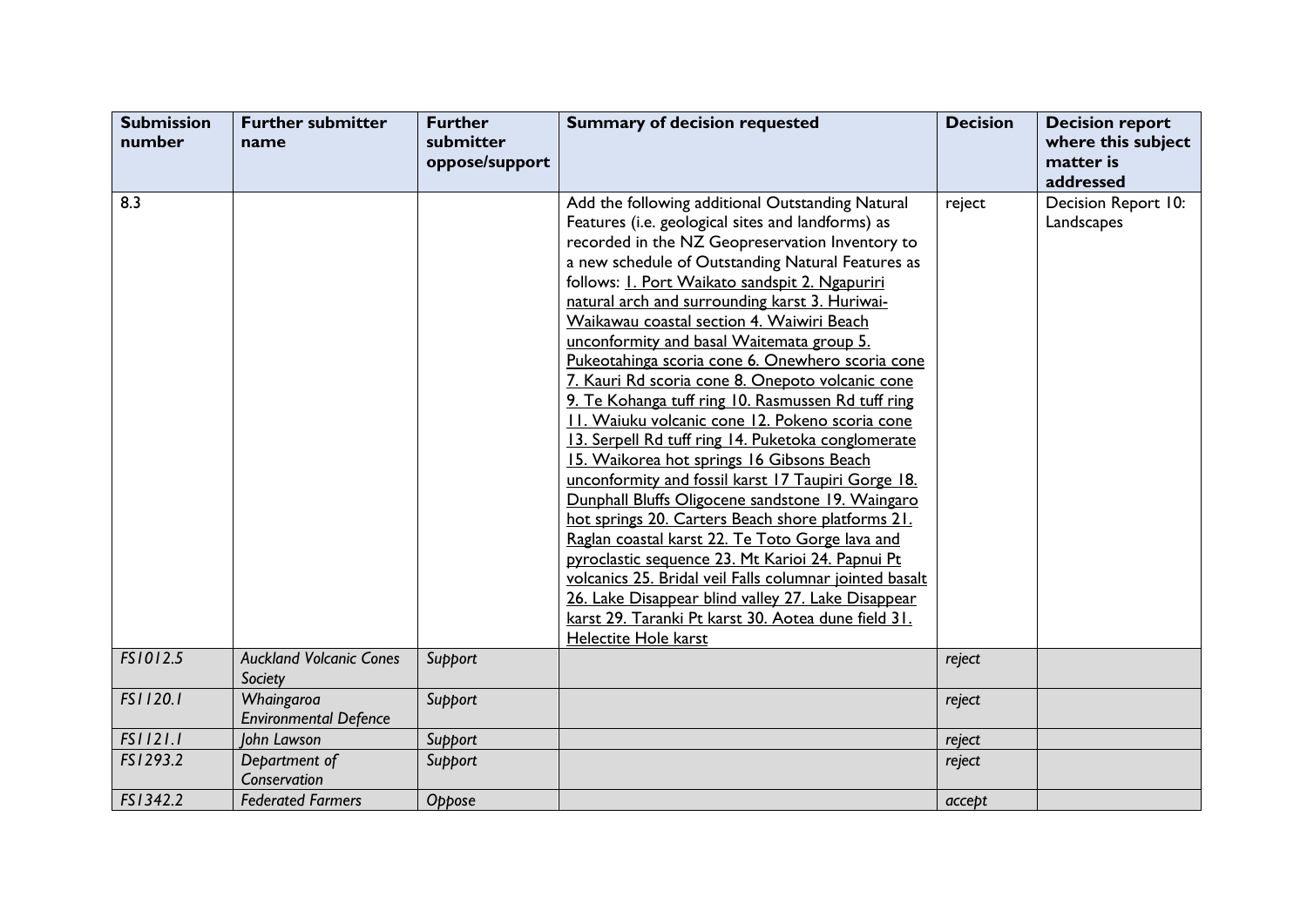| <b>Submission</b><br>number | <b>Further submitter</b><br>name                           | <b>Further</b><br>submitter<br>oppose/support | <b>Summary of decision requested</b>                                                                                                                                                                                                                                                                                                                                                                                                                                                                                                                                                                                                                                                                                                                               | <b>Decision</b>   | <b>Decision report</b><br>where this subject<br>matter is<br>addressed |
|-----------------------------|------------------------------------------------------------|-----------------------------------------------|--------------------------------------------------------------------------------------------------------------------------------------------------------------------------------------------------------------------------------------------------------------------------------------------------------------------------------------------------------------------------------------------------------------------------------------------------------------------------------------------------------------------------------------------------------------------------------------------------------------------------------------------------------------------------------------------------------------------------------------------------------------------|-------------------|------------------------------------------------------------------------|
| FS1276.215                  | Whaingaroa<br><b>Environmental Defence</b><br>Inc. Society | Support                                       |                                                                                                                                                                                                                                                                                                                                                                                                                                                                                                                                                                                                                                                                                                                                                                    | reject            |                                                                        |
| 8.4                         |                                                            |                                               | Add more policies and rules to protect Outstanding<br>Natural Features and provide criteria for the<br>potential identification of others.                                                                                                                                                                                                                                                                                                                                                                                                                                                                                                                                                                                                                         | Accept in<br>part | Decision Report 10:<br>Landscapes                                      |
| FS1012.1                    | <b>Auckland Volcanic Cones</b><br>Society                  | Support                                       |                                                                                                                                                                                                                                                                                                                                                                                                                                                                                                                                                                                                                                                                                                                                                                    | Accept in<br>part |                                                                        |
| FS1293.3                    | Department of<br>Conservation                              | Support                                       |                                                                                                                                                                                                                                                                                                                                                                                                                                                                                                                                                                                                                                                                                                                                                                    | Accept in<br>part |                                                                        |
| FS1342.3                    | <b>Federated Farmers</b>                                   | Oppose                                        |                                                                                                                                                                                                                                                                                                                                                                                                                                                                                                                                                                                                                                                                                                                                                                    | Accept in<br>part |                                                                        |
| FS1223.181                  | Mercury NZ Limited                                         | Oppose                                        |                                                                                                                                                                                                                                                                                                                                                                                                                                                                                                                                                                                                                                                                                                                                                                    | Accept in<br>part |                                                                        |
| FS1345.109                  | <b>Genesis Energy Limited</b>                              | Oppose                                        |                                                                                                                                                                                                                                                                                                                                                                                                                                                                                                                                                                                                                                                                                                                                                                    | Accept in<br>part |                                                                        |
| 8.5                         | Geoscience Society of<br>New Zealand                       |                                               | Add into Section 3.3 Outstanding Natural Features,<br>criteria for identifying Outstanding Natural<br>Features, similar to that in the Auckland Unitary<br>Plan, Northland Regional Plan and other local<br>districts: Assessment criteria for identifying ONFs<br>(a) the extent to which the landform, feature or<br>geological site contributes to the understanding of<br>the geology or evolution of the biota in the region,<br>New Zealand or the earth; (b) the rarity or unusual<br>nature of the site or feature; (c) the extent to<br>which the feature is an outstanding representative<br>example of the diversity of district's natural<br>landforms and geological features; (d) the extent to<br>which the landform, geological feature or site is | reject            | Decision Report 10:<br>Landscapes                                      |